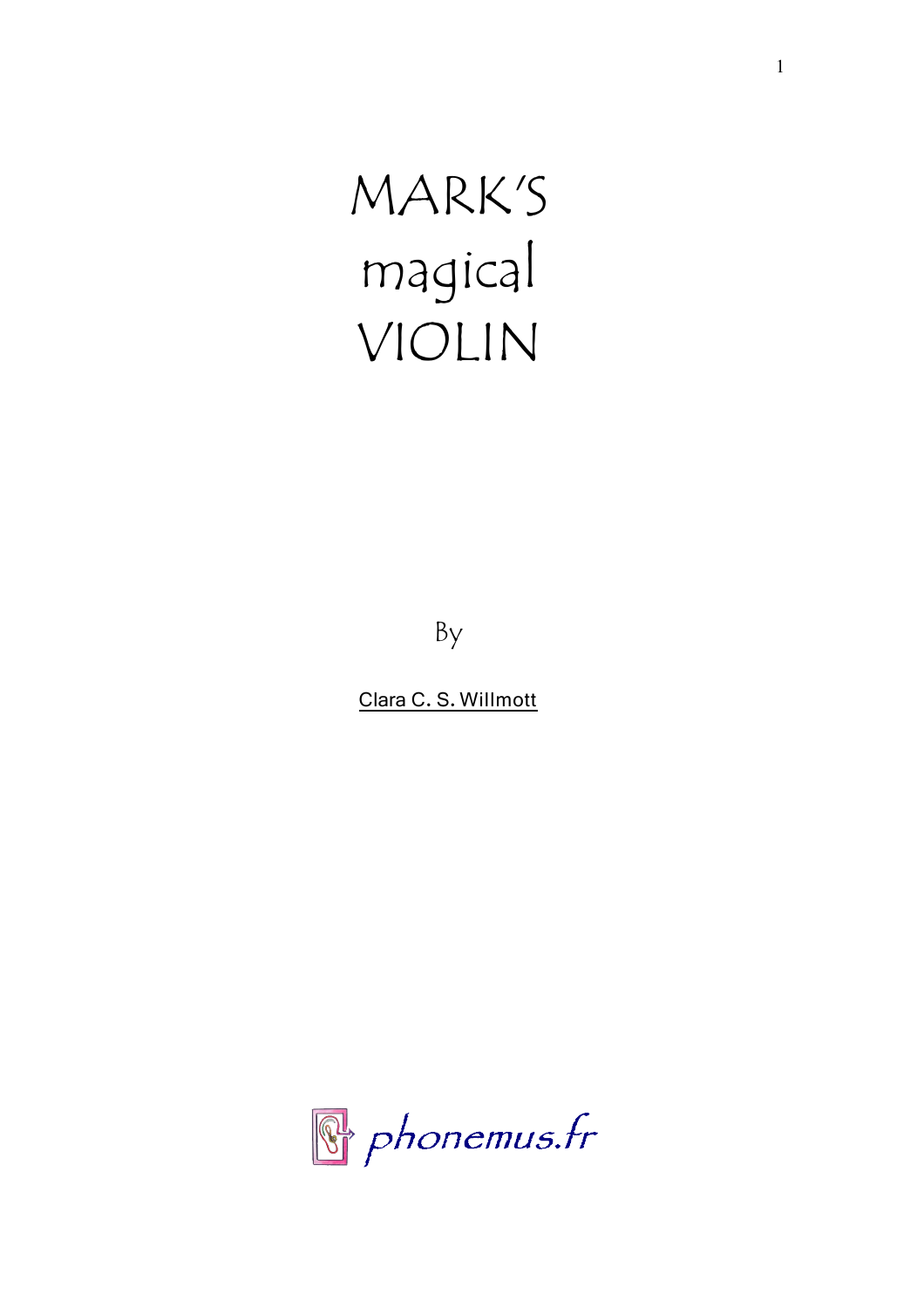One day, Mark got for his birthday…

"It's a violin," said Grandad. "It's a very magical thing."

"How is it magical?" Mark wanted to know.

"Well," said Grandad, "If you practice enough, this violin will become the best friend you ever had. If you practice hard enough, when you play you will be able to make babies laugh and grown men cry. If you practice hard enough, wherever you are in the world – even if you are in the middle of a desert – whenever you finish playing a tune you will be able to hear the sound of the sea."

"Wow," said Mark.

That Tuesday, Mark and his mother went on a train to visit the violin teacher. She was a nice lady who showed Mark how to hold the violin and how to draw the bow on the strings to make a beautiful sound. She taught Mark a tune to play and told him that if he practiced really hard he could learn a tune next week too. Mark went home and practiced furiously. He learnt his tune very quickly. The next week he learnt another tune, and the week after another, and the week after another. He learnt many tunes and he practiced very hard, but when he took his bow off the strings at the end of a tune, no matter how hard he listened, he could never hear the sea.

Mark loved to practice his violin. The more he played it the more he loved it. Grandad was right. It became his best friend. His violin was always there to talk to when he needed it. When he was feeling angry his violin would sound angry too. When he was feeling sad his violin wept with him. Sometimes he got fed-up with his violin and put it away and told it he would never play it again, but his violin always sat and waited patiently for him to come back and take it out of it's case. It never sulked. It truly was his best friend.